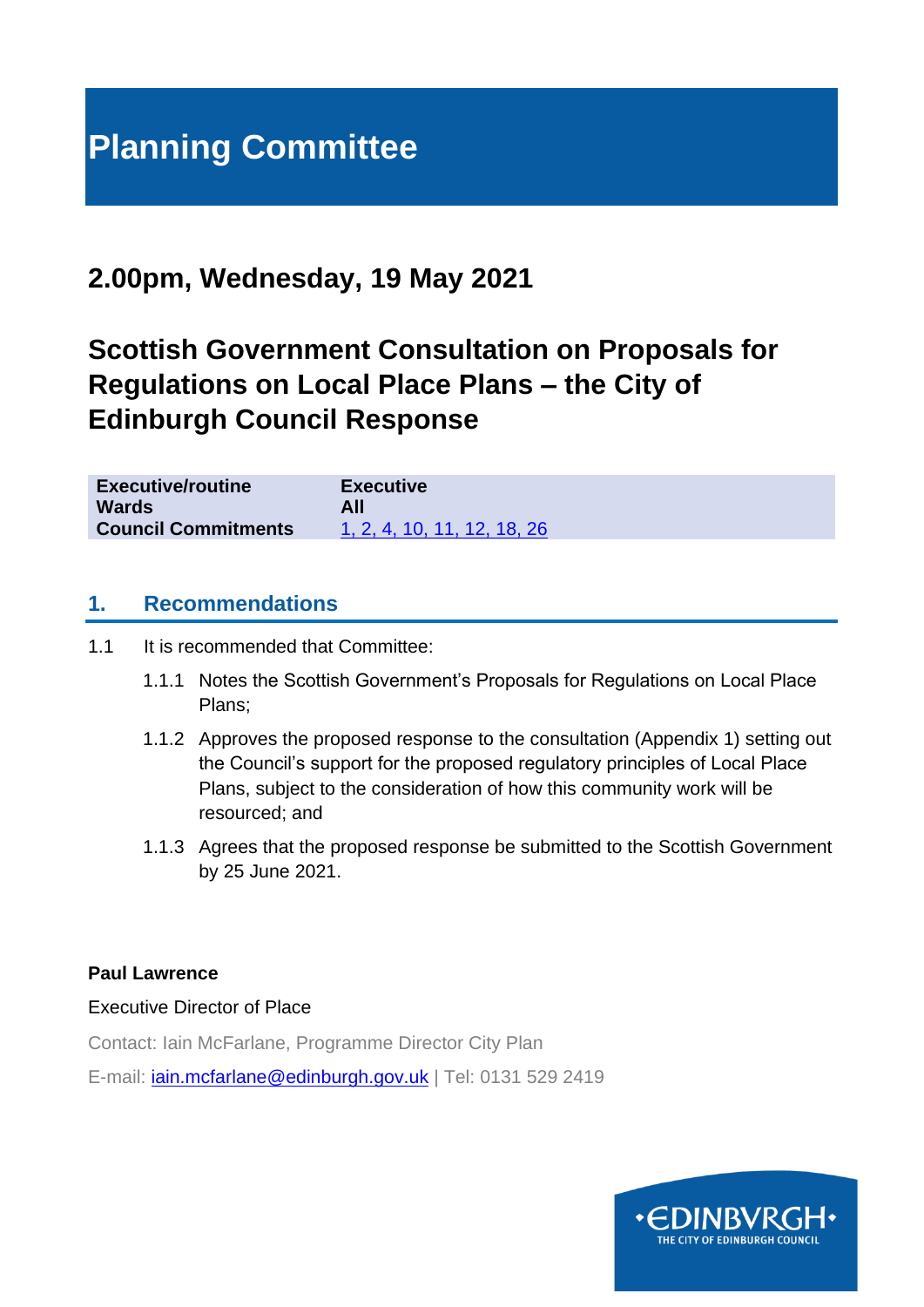# **Report**

# **Scottish Government Consultation on Proposals for Regulations on Local Place Plans – the City of Edinburgh Council Response**

## **2. Executive Summary**

2.1 The purpose of this report is to seek approval for a supportive response to the Scottish Government's Proposals for Regulations on Local Place Plans as set out in Appendix 1.

### **3. Background**

- 3.1 Local Place Plans (LPPs) were introduced by the Planning (Scotland) Act 2019. This states that LPPs would contain the community's proposals for the development and use of land, providing a new opportunity for communities to proactively feed into the development planning system.
- 3.2 The provisions on LPPs in the 2019 Act are not yet in force, and the timing of their commencement is still to be confirmed.
- 3.3 Section 15A of the Planning (Scotland) Act 2019 Act states that, before preparing a Local Development Plan (LDP) under the provisions of the 2019 Act, the Local Planning Authority (LPA) is to publish an invitation to local communities in their district to prepare LPPs (although Community Bodies are able to prepare an LPP at any time). LPAs must also provide information on the manner and date by which such LPPs are to be prepared in order to be taken into account in the preparation of the LDP, as well as details on the assistance available for local communities to prepare LPPs.
- 3.4 The process underway for City Plan 2030 is not subject to this requirement as the secondary legislation for revised LDP procedures and LPPs themselves is not yet in place. City Plan 2030 provides for LPP work on a policy basis rather than a statutory one.
- 3.5 In preparing an LPP, a community body must have regard to the National Planning Framework and LDP (and leaves it to subsequent regulations to specify further matters that must be considered, including the views of Councillors, as is now being consulted upon ahead of drafting these regulations). If Community Bodies consider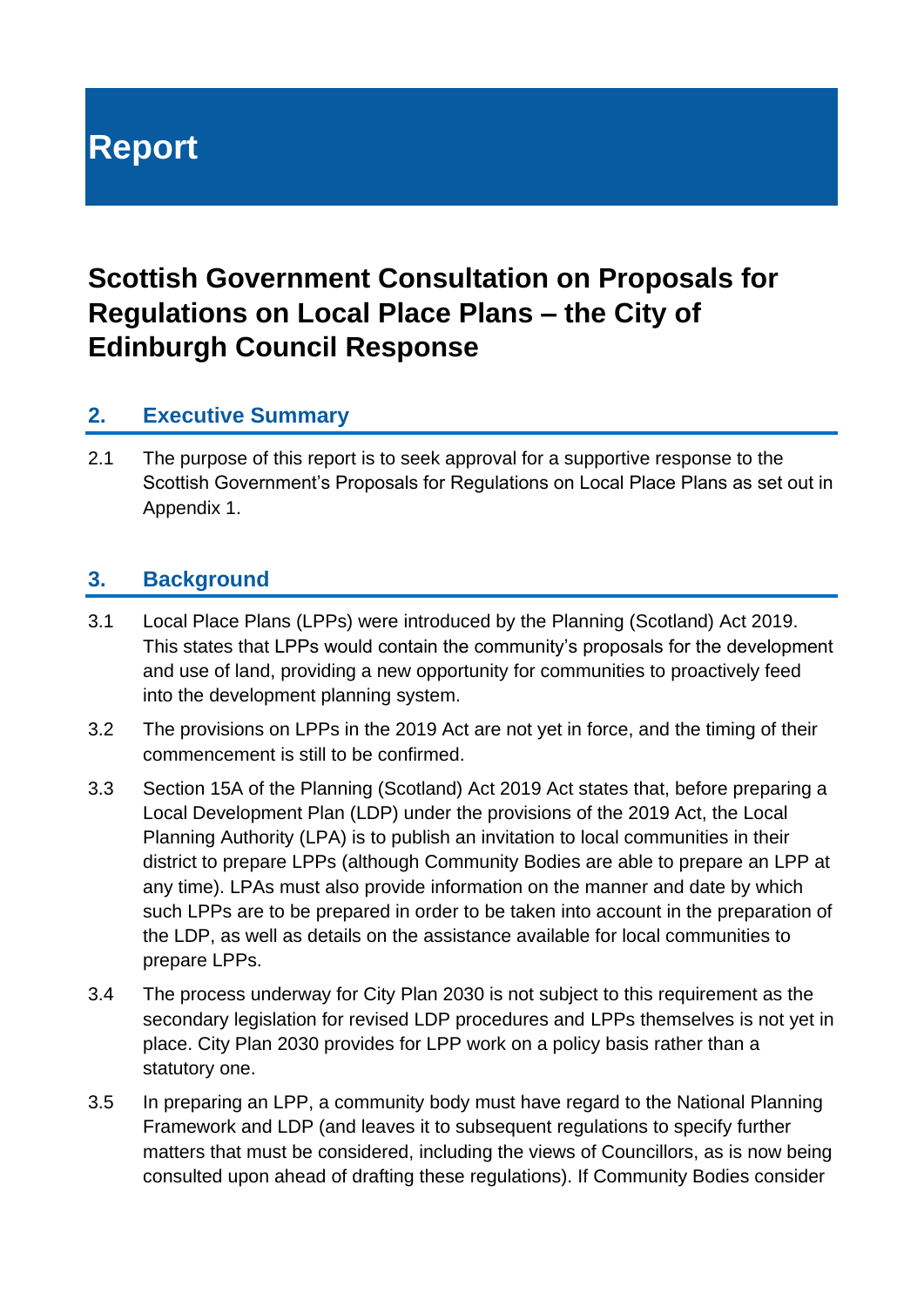their LPP should differ from an LDP they must set out reasons why and how the LDP should be amended accordingly.

- 3.6 The 2019 Act additional states that LPPs must comply with requirements relating to the form and content of the plan as well as the steps to be taken before preparing it. The Act also sets out steps for submitting LPPs to the LPA to consider their validity. Each of these steps are matters that are the subject of the proposed secondary legislation being consulted upon.
- 3.7 Finally, the 2019 Act sets out the high level requirement that every planning authority must keep a register of valid LPPs (which they must take account of when preparing new LDPs), however, further details of this registration process and what constitutes a valid LPP are matters now being consulted upon.
- 3.8 Council officers have been working with a number of communities in Edinburgh supporting early development of LPPs. Most notably in Wester Hailes, which has also been supported by the Scottish Government to support design and community consultation towards producing an interim place plan report.

## **4. Main report**

- 4.1 The Scottish Government seeks comment on the proposed measures for LPPs.
- 4.2 There are 14 specific proposals on which the Scottish Government is consulting (and four further questions regarding associated impact assessment). These questions are contained in Appendix 1 to this report, however in broad terms they relate to the *preparation*, *content*, *submission* and *registration* of LPPs. Appendix 1 also includes a recommended response for each question.
- 4.3 In summary however this report is generally supportive of the proposals set out in the consultation.
- 4.4 Alongside the current consultation, the Scottish Government has produced a draft ['how-to guide'](https://www.transformingplanning.scot/media/2236/draft-how-to-guide-pdf-format.pdf) for communities with information on about LPPs as well as the process for preparing and delivering them. This guide covers interactions with the planning process; however, this is not the main focus of the guide. It does, however, encourage LPPs to reflect LDPs and National Outcomes in LDPs to produce more effective LPPs.
- 4.5 The Council has been supportive of the principle of LPPs in the Choices for City Plan process and this response gives supportive feedback on how the Scottish Government should allow for the forming of LPPs in more detail.
- 4.6 A point raised in respect of the introduction of LPPs in the 2019 Act is that there could be more than one LPP which would apply to some or all of an area of land. The proposals requirements for community and councillor consultation and the Act's provisions for the need to have regard to the LDP and the National Planning Framework should provide for an appropriate context for assessing any competing proposals.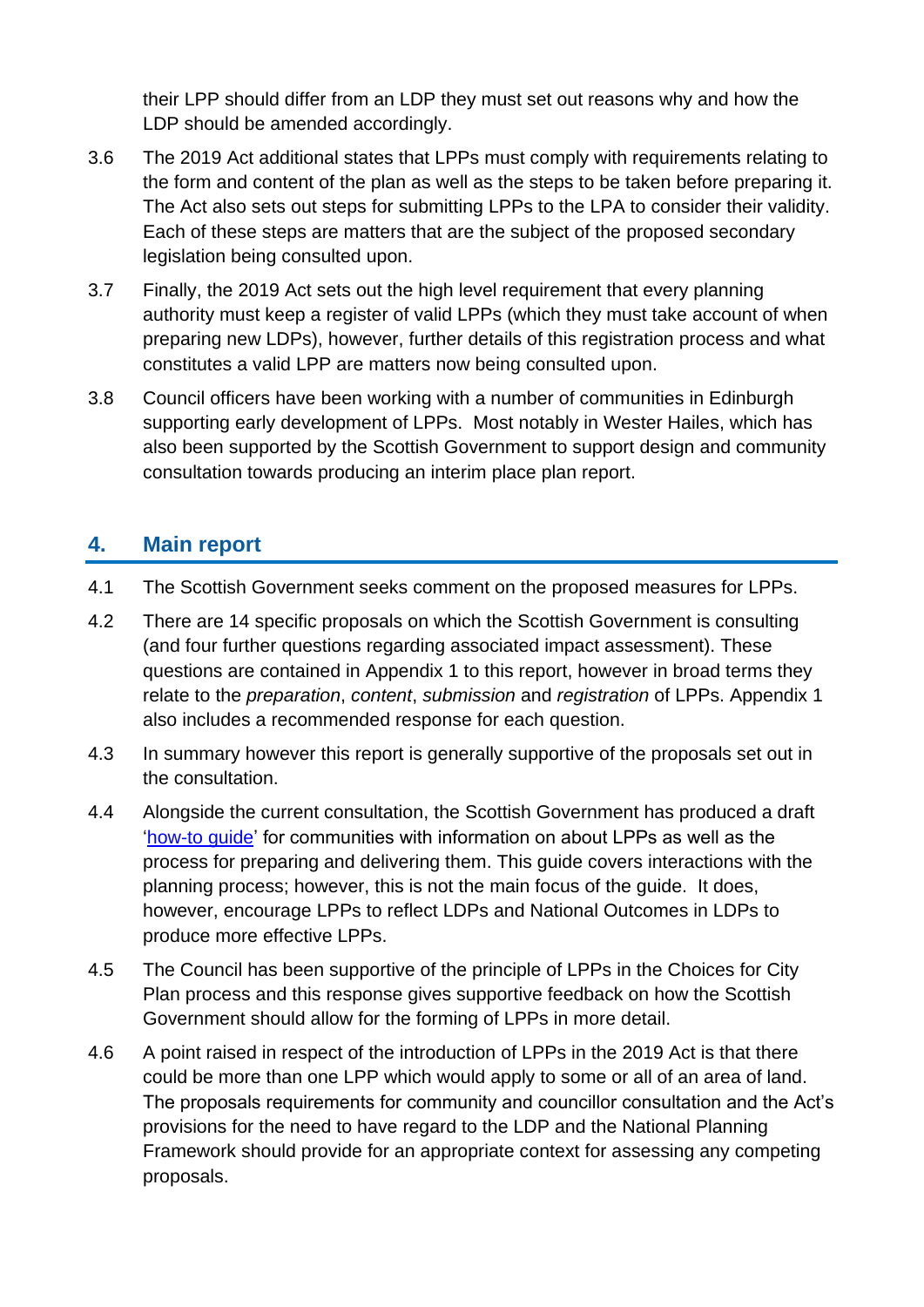4.7 The detail of this should address the question of resources. In terms of staffing and finance, Local Authority Planning Services do not currently have capacity to assist with what could be considerable resource demands, given the number of LPPs that could come forward. The Summary Costs and Benefits section of the proposals (p39-40) suggests that the overall costs for community groups across Scotland may be in the region of £1.4m to £1.5m per annum. This is based on estimates of costs for neighbourhood plans made under legislation in England (averaging £13,000 per plan and community action plans in Scotland, averaging £17,000 per plan, with an assumption of £15,000 per LPP. As City of Edinburgh has 46 community councils and other community bodies constituted under the Community Empowerment legislation can make LPPs, this could have significant implications if demand for assistance and resources fell to the Council. The proposals as drafted could lay a significant financial and resource burden on local authorities unless the Scottish Government provides funding to support LPPs, either directly to community organisations or directly to local authorities. The regulations should provide for this.

# **5. Next Steps**

5.1 Subject to approval of the proposed response this will be submitted to the Scottish Government as the Council's formal response on this consultation by 25 June 2021. Officers will continue to promote these principles to the Government, including through any post-consultation process which follows.

## **6. Financial impact**

6.1 This report has no direct financial impacts. However, as noted in paragraph 4.6, the Council does not current have resources to support local bodies to work on LPPs.

# **7. Stakeholder/Community Impact**

- 7.1 The content of the Position Statement has been arrived at through engagement with stakeholders throughout 2020 and the Government now seeks comment on it.
- 7.2 The Scottish Government's proposals are clearly set out and communicated, allowing all stakeholders the opportunity to comment further.
- 7.3 There are no direct sustainability impacts arising from this report.
- 7.4 Any required assessment of impacts should be addressed by the Scottish Government and/or through the LDP process.

# **8. Background reading/external references**

8.1 [Scottish Government Proposals for Regulations on Local Place Plans](file:///C:/Users/9982594/AppData/Local/Packages/Microsoft.MicrosoftEdge_8wekyb3d8bbwe/TempState/Downloads/proposals-regulations-local-place-plans%20(1).pdf)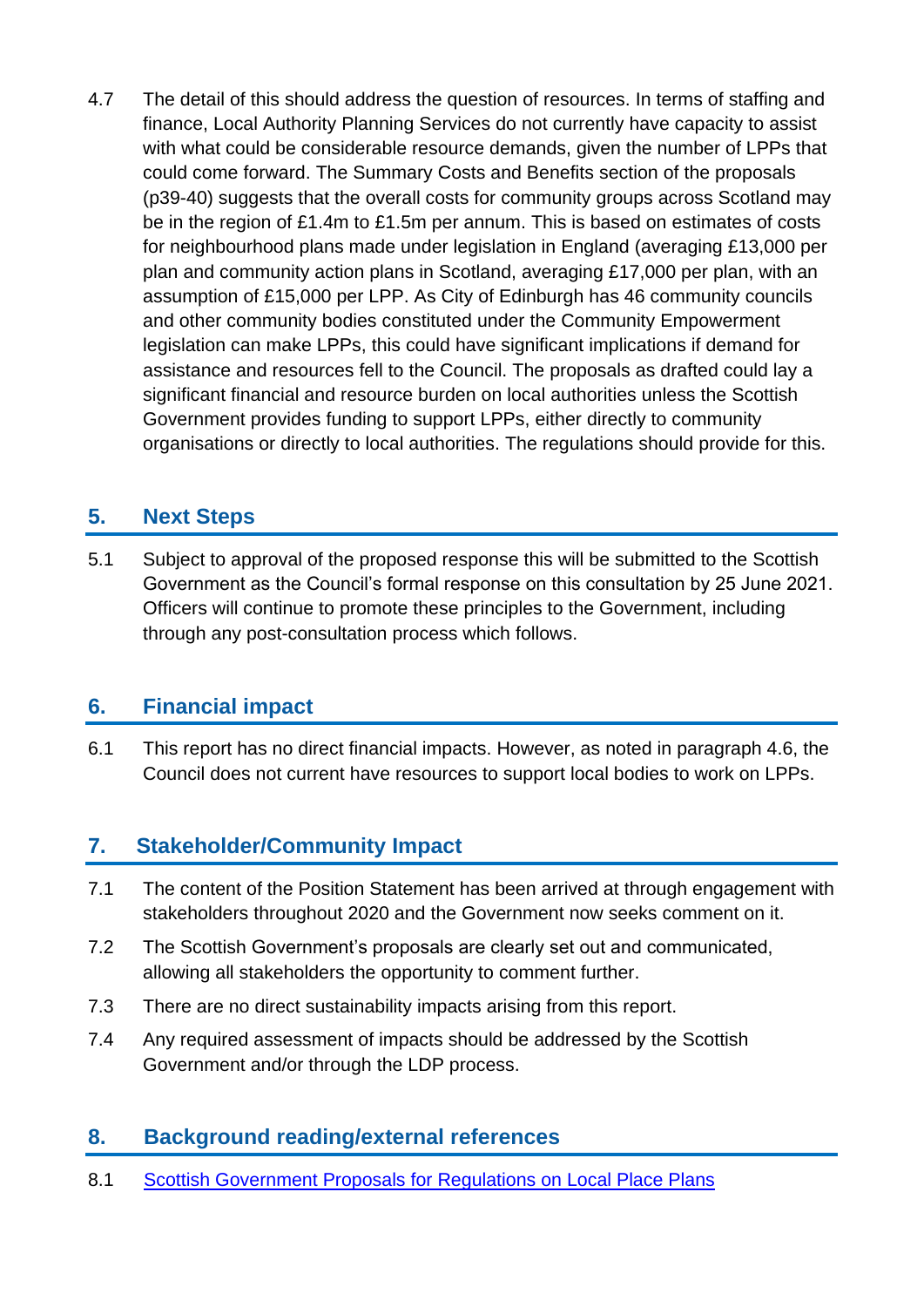# **9. Appendices**

9.1 Appendix 1 – Draft Response to the Scottish Government's Proposals for Regulations on Local Place Plans.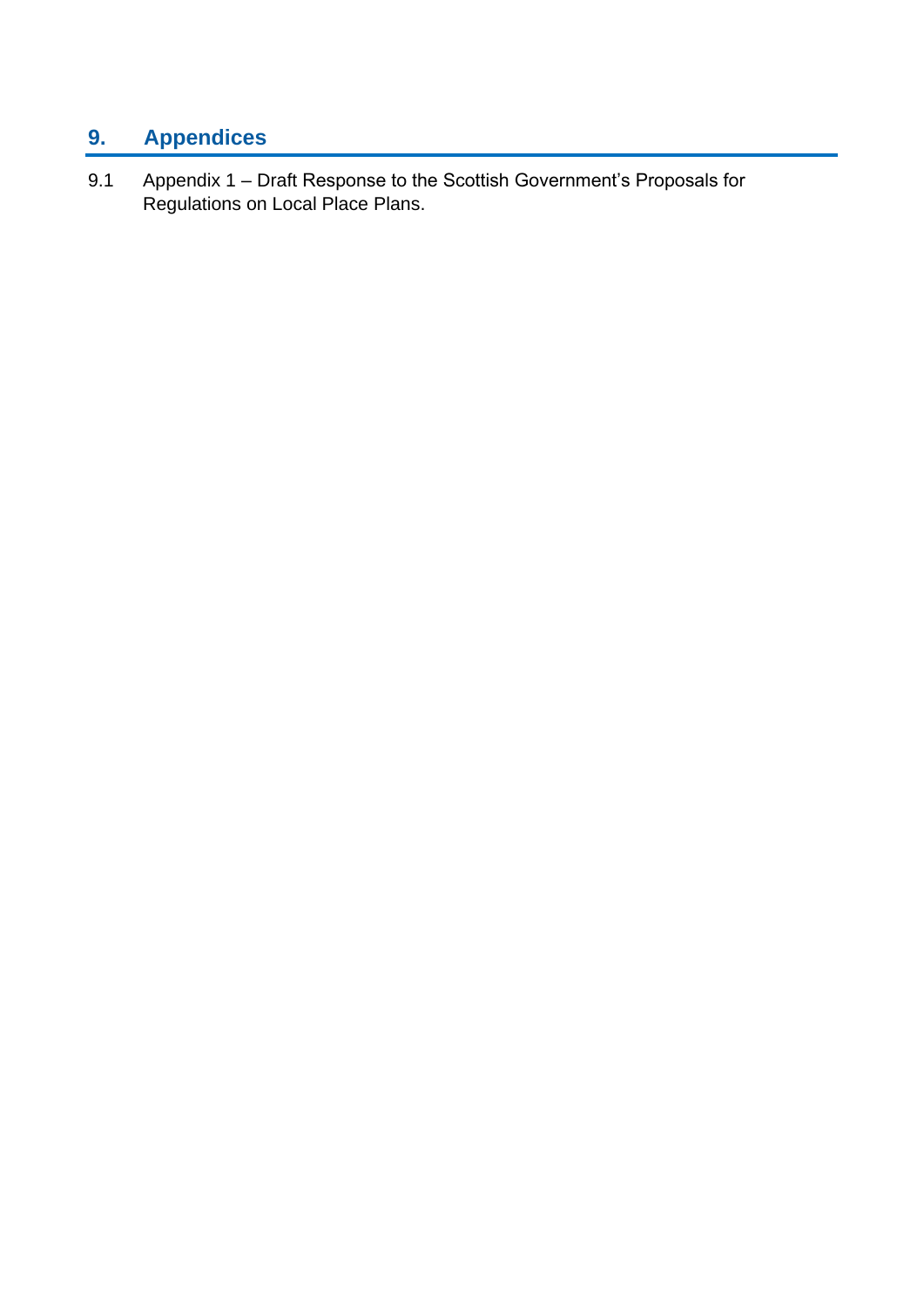## **APPENDIX 1 - Response to the Scottish Government's consultation on Local Place Plans**

#### **Matters that LPPs should take into account**

- *1. Do you agree with the proposal that community bodies should have regard to any Locality Plan that is in place for the area under consideration when preparing their Local Place Plan? Scottish Government is also interested in consultees' views on the value of extending this to the Local Outcome Improvement Plan (LOIP) where a Locality Plan is not in place.*
- *2. Do you consider that community bodies should have to have regard to other additional matters beyond the Locality Plan when preparing their Local Place Plan?*

It is recommended that the Council supports proposal 1 (and taking account of LOIP where locality Plans are not in Place) as this would more comprehensively ensure LPPs have regard for community views and priorities expressed through these existing documents. Edinburgh has four 'Locality Improvement Plans' (LIPs) which are effectively the same in their function and statutory basis in the Community Empowerment (Scotland) Act 2015. Since they have a marginally different title to the 'Locality Plans' referred to in this consultation then is recommended the Government's finalised proposals are worded to cover all documents prepared under the Community Empowerment (Scotland) Act 2015 to ensure the LIPs are covered.

#### **Form and Content of the Local Place Plan**

#### *3. Do you agree with the proposal that an LPP should contain a statement setting out the community's proposals plus a map of the area, setting out the LPP boundary?*

It is recommended that the Council supports this proposal as it ensures LPPs provide clear and defined 'planning' outputs that can be considered in LDP preparation. Without these, there is a risk that LPPs may contain general statements that could be misunderstood or difficult to apply when preparing LDPs in term of formulating proposals, policies and land use mapping.

#### **Steps to be taken before preparing the Local Place Plan**

- *4. Do you think a requirement for the community body to engage and seek the views of people to assist in the preparation of an LPP should be set out in law?*
- *5. If a requirement to seek the views of people is put into law, what should any minimum requirement be?*

It is recognised that some forms of community engagement can involve considerable resources which may be difficult for community bodies, even if some assistance were available. A degree of flexibility in the approach to engagement is also encouraged to account for the local circumstances. Consequently legislative requirements should not be excessively onerous or prescriptive and should make reference to how resources are provided to eligible local community bodies.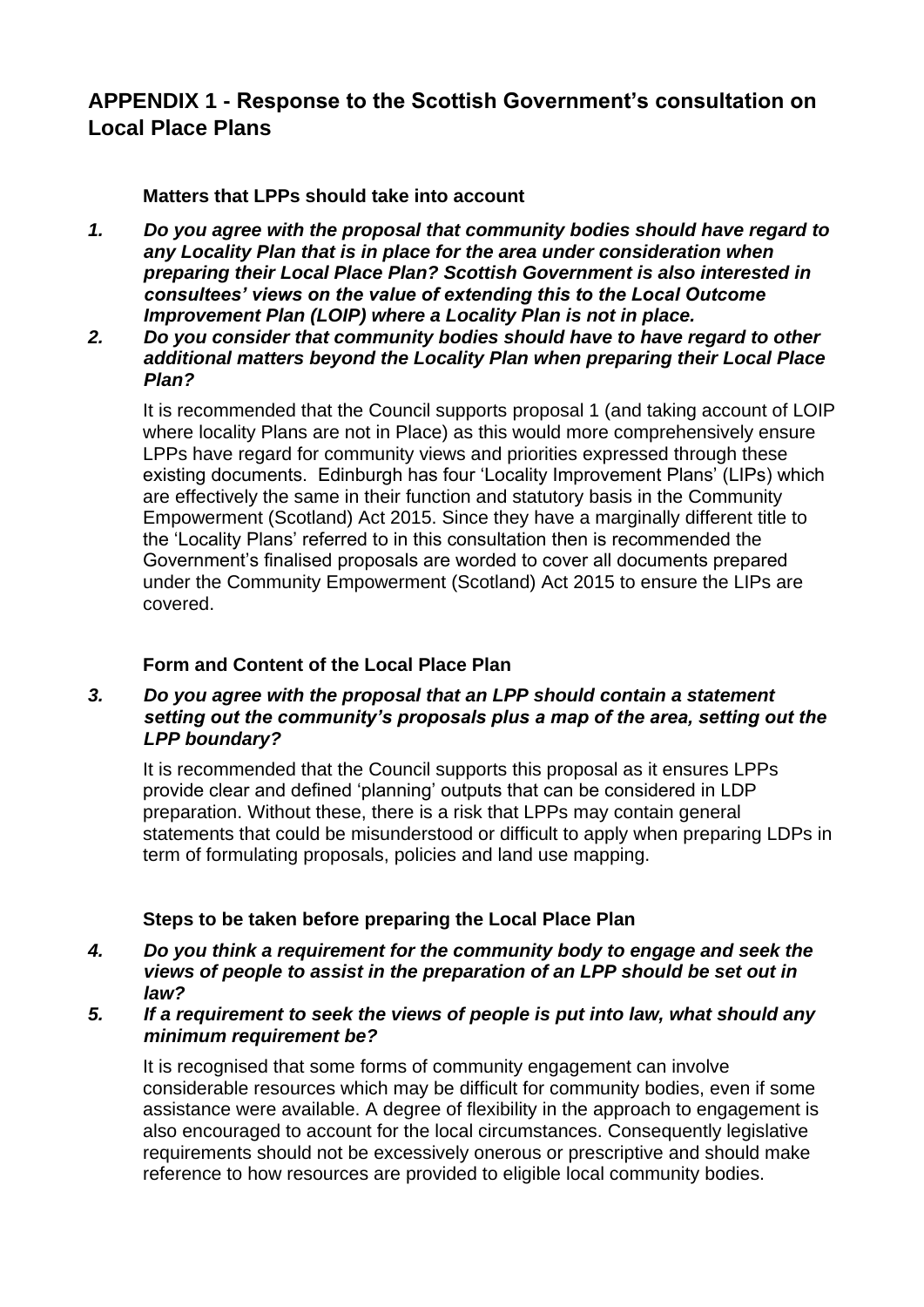Notwithstanding this, LPPs should still represent the communities they serve so this report supports a legal requirement for community bodies to seek the views of local stakeholders to inform LPPs.

In recognition of both these points above, it is recommended that legislation require that, prior to preparing LPPs, community bodies must draft a proposed scheme of stakeholder engagement setting out the engagement it proposes to undertake. This scheme of engagement should then be submitted to the LPA for their approval. Thereafter a statement and evidence of conformity with the scheme must be submitted to the LPA alongside the final LPP. This statement should also set out the points of representation made to the body and how these were addressed in the LPP (and, if they were not accounted for the in LPP, why this was the case).

#### *6. Do you agree with the proposal that there should be a minimum statutory requirement on the community body to consult the community once a draft LPP has been prepared and before submitting an LPP?*

#### *7. If a requirement to consult across the community on the content of a draft LPP is to be put into law, what should any minimum requirement be?*

If the proposed approach to engagement as set out in response to questions 4 and 5 is undertaken then consulting on a draft version of the LPP would be less imperative given stakeholder views will have had their views considered prior to drafting the LPP and that any views not accounted for in the LPP would have to be justified.

#### *8. Do you agree with the proposal that the community body should seek the views of ward councillors when preparing the LPP?*

Yes. As elected representatives of the communities of the relevant ward (or multiple ward*s* for LPP areas spanning more than one ward) then Councillors should be invited to provide their views.

#### *9. Do you agree that, alongside the LPP itself, the community body should submit a statement on how it has complied wit***h the legal requirements?**

Yes. See answer to questions 4 and 5 above.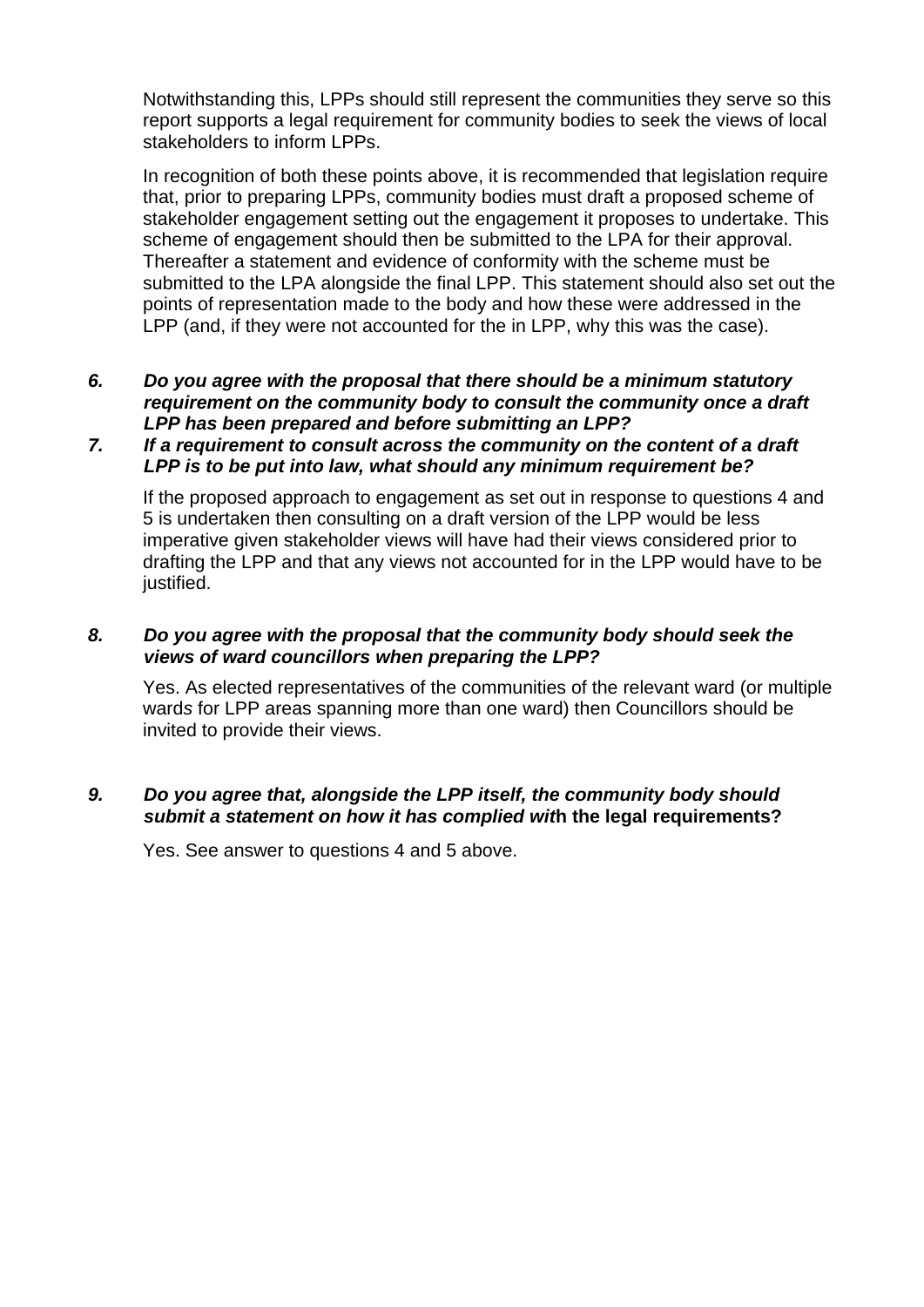#### *10. Do you agree the requirements planning authorities have to keep the register of local place plans should be aligned to the existing arrangements for registers?*

This report is broadly supportive of this proposal given the same principles of accessibility and transparency of information should apply to a register of LPPs as apply to other registers.

#### *11. Do you agree that the additional information provided by the community body alongside the LPP should be kept on the register of local place plans?*

#### *12. Please provide your views on the level and content of information to be placed on the register.*

It is important information for the public to be able to see this additional information as it is important for demonstrating that LPPs are representative of an area's stakeholders. All the additional information required under legislation should be available on the register.

#### *13. Do you agree with the proposal that a planning authority may remove an LPP from the register once it has been taken into account in the LDP, and must do so when requested by the community body that prepared it?*

LPPs should only be considered for removal from the register where the entirety of the LPP has been fully taken into account in an adopted LDP. In all other circumstances LPPs should remain on the register as these LPPs may serve as a source of information in decision making.

#### *14. Do you agree the requirements planning authorities have for making the map of local place plans available should be aligned to the existing arrangements for registers?*

This report is broadly supportive of this proposal given all types of registers should benefit from the same principles of clarity and ease of use that come with the mapping where this is possible.

#### *15. Please give us any views you have on the content of these partial assessments.*

The Business and Regulatory Impact Assessment makes reference to potential costs of £1.3M to £1.5M per annum for making LPPs but does not indicate how these might be resourced. Using the base for these costing set out at some £15,000 per LPP, given that City of Edinburgh has 46 Community Councils and other community bodies, this could result in over £500,000 in costs. Therefore the regulations for LPPs should cover how these are to be funded and there should be no cost impact on Local Authorities.

#### *16. Do you have or can you direct us to any information that would assist in finalising these assessments?*

No.